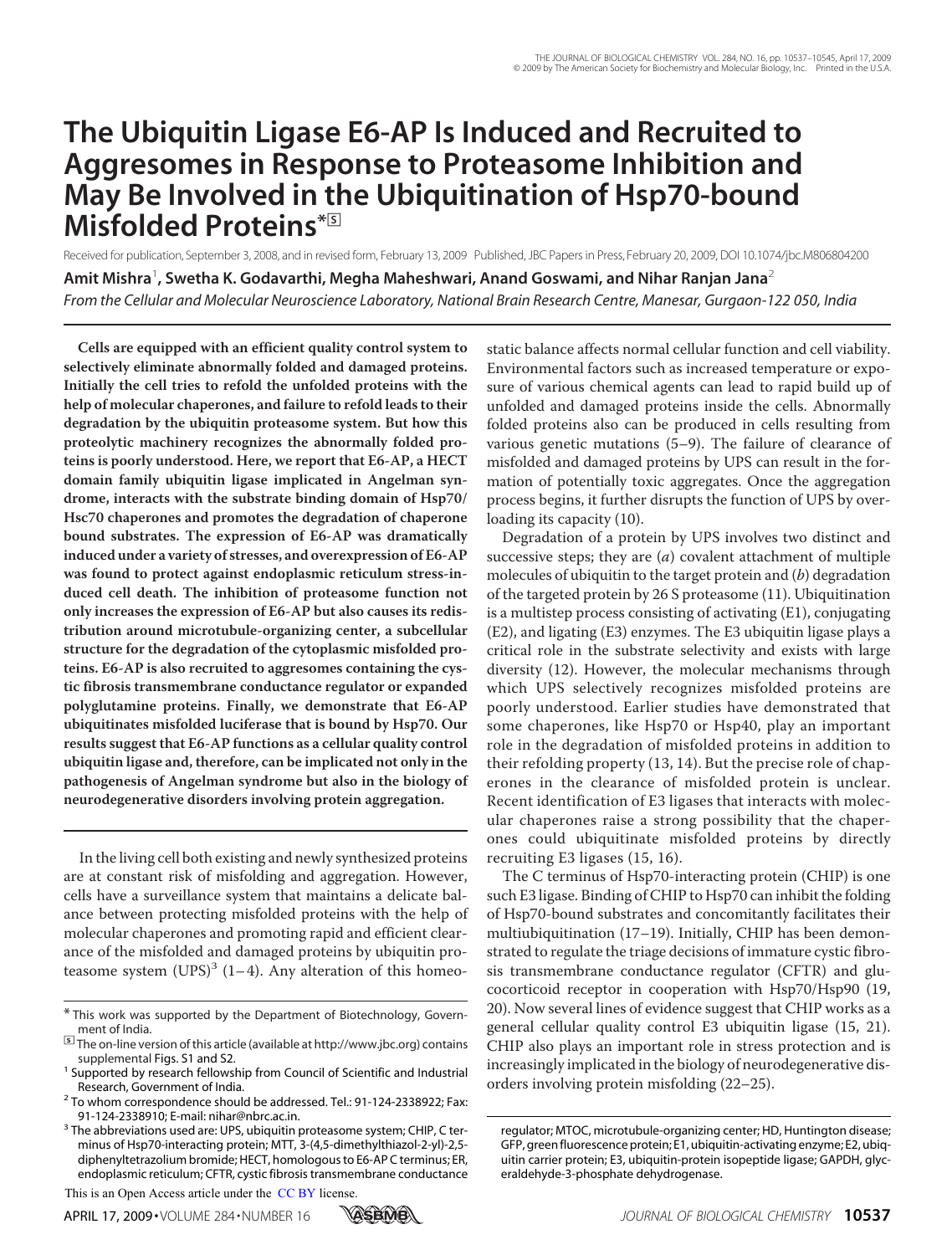Cells have an excellent quality control system to deal with the abnormally folded protein. Therefore, it is quite possible that several E3 ligases are involved in the ubiquitination and degradation of the misfolded proteins. E6-AP is a HECT (homologous to E6-AP C terminus) domain family of E3 ubiquitin ligase (26, 27). In addition to its ubiquitination activity, E6-AP also functions as a transcriptional coactivator for steroid hormone receptors (28). E6-AP shows that brain-specific imprinting and loss of function of maternally inherited E6-AP causes Angelman mental retardation syndrome (29–32). Here we demonstrate that E6-AP is involved in the degradation of misfolded protein with the help of molecular chaperones Hsp70/ Hsc70 and, hence, can be considered as a quality control E3 ubiquitin ligase.

#### **EXPERIMENTAL PROCEDURES**

Materials—MG132, 3-(4,5-dimethylthiazol-2-yl)-2,5 diphenyltetrazolium bromide (MTT), TRIzol reagent, rabbit polyclonal anti-ubiquitin, anti-luciferase, anti-E6-AP, mouse monoclonal anti- $\beta$ -tubulin and anti-luciferase, and all cell culture reagents were obtained from Sigma. Lipofectamine® 2000, Opti-MEM, ponasterone A, mouse monoclonal V5 antibody, and the reverse transcription-PCR kit were purchased from Invitrogen. Protein G-agarose beads was purchased from Roche Applied Science. Rabbit polyclonal anti-E6-AP, anti-GAPDH, mouse monoclonal anti-Hsp70, anti-parkin, anti-Myc, and goat polyclonal anti-Hsc70 were purchased from Santa Cruz Biotechnology. Rabbit polyclonal anti-20 S proteasome was from Calbiochem. Dual luciferase reporter gene assay kit was purchased from Promega. Goat anti-mouse IgG-fluorescein isothiocyanate and IgG-rhodamine, alkaline phosphatase-conjugated anti-mouse, and anti-rabbit IgG were purchased from Vector Laboratories.

Expression Plasmids and Stable Cell Lines—The construction of the full-length and HECT domain-deleted form of E6-AP in pcDNA vector has been described earlier (33). Both constructs were expressed as a fusion of V5 and His tags. The source of plasmids CHIP and parkin were described elsewhere (33, 34). The stable cell lines, Huntington disease (HD) 16Q and HD 150Q, in ecdysone-inducible systems have been described previously (35). The green fluorescence protein (GFP)-CFTR plasmid was a kind gift from Dr. Ron Kopito, Stanford University, and Renilla luciferase expression constructs (PRL-SV40) were obtained from Promega.

Cell Culture, Transfection, Cell Viability Assay, and Purification of Recombinant Proteins—The wild type mouse neuro 2a and Cos-7 cells were cultured in Dulbecco's modified Eagle's medium supplemented with 10% heat-inactivated fetal bovine serum and antibiotics penicillin/streptomycin. The stable cell lines (HD 16Q and HD 150Q) were maintained in the same medium containing 0.4 mg/ml zeocin and 0.4 mg/ml G418. One day before transfection, cells were plated into 6-well tissue cultured plates at a subconfluent density. Cells were transiently transfected with expression vectors using Lipofectamine® 2000 reagent according to the manufacturer's instruction. The transfection for Cos-7 and neuro 2a cells was about 70– 80% and 60–70%, respectively. After 24 or 48 h of transfection, cells were used for immunofluorescence staining, coimmunoprecipitation, and immunoblotting. For cell viability assay, neuro 2a cells were transfected with different expression plasmids; 48 h later cells were exposed to variety of stress agents for different time periods. Cell viability was measured by MTT assay as described previously (35). For the purification of full-length and HECT domain-deleted E6-AP, CHIP, and parkin, the Cos-7 cells were transiently transfected with the respective plasmids for 48 h. The collected cells were then subjected to purification of  $\rm His_6\mbox{-}tagged$  recombinant proteins using nickelnitrilotriacetic acid purification system according to the manufacturer's instruction.

Coimmunoprecipitation and Immunoblotting Experiment— Cos-7 cells were transiently transfected with full-length and HECT domain-deleted E6-AP plasmids for different time periods. The cells were washed with cold phosphate-buffered saline, collected, pelleted by centrifugation, and lysed on ice for 30 min with Nonidet P-40 lysis buffer (50 mM Tris, pH 8.0, 150 mM NaCl, 1% Nonidet P-40, Complete protease inhibitor mixture). Cell lysates were briefly sonicated and centrifuged for 10 min at 15,000  $\times$  g at 4 °C, and the supernatants (total soluble extract) were used for immunoprecipitation as described earlier (34). For each immunoprecipitation experiment,  $\sim$  200  $\mu$ g of protein in 0.2-ml Nonidet P-40 lysis buffer was incubated with 2.5  $\mu$ g of primary antibody. The total cell lysate or the immunoprecipitated proteins were separated through SDSpolyacrylamide gel electrophoresis and processed for immunoblotting as described elsewhere (34). All primary antibodies were used in 1:1000 dilutions for immunoblotting except V5, which was used in 1:5000 dilutions.

Immunofluorescence Technique—Cos-7 cells grown in chamber slides were transiently transfected with the appropriate plasmids. In some experiments HD 16Q and HD 150Q cells grown in chamber slides were induced with ponasterone A for 48 h. The cells were then washed twice with phosphate-buffered saline, fixed with 4% paraformaldehyde in phosphate-buffered saline for 20 min, permeabilized with 0.5% Triton X-100 in phosphate-buffered saline for 5 min, washed extensively, and then blocked with 5% nonfat dried milk in Tris-buffered saline-Tween for 1 h. Primary antibody (anti-E6-AP and anti- $\gamma$ -tubulin, 1:250 dilution, and anti-Hsp70 and anti-20 S proteasome, 1:500 dilution) incubation was carried out overnight at 4 °C. After several washings with Tris-buffered saline-Tween, cells were incubated with rhodamine-conjugated secondary antibody (1:500 dilutions) for 1 h, washed several times, and mounted. Samples were observed using a fluorescence microscope, and digital images were assembled using Adobe Photoshop.

In Vitro Ubiquitination Assay—The in vitro ubiquitylation assay of heat-denatured luciferase was performed as described earlier (21). Briefly, 0.3  $\mu$ M purified firefly luciferase was incubated with 4  $\mu$ м Hsp70 (in 50 mм Tris buffer, pH 7.5, containing 4 mm ATP and 2 mm  $MgCl_2$ ) at 43 °C for 10 min and then quickly chilled under ice. One microliter of this reaction mixture was incubated in a reaction volume of 50  $\mu$ l of 50 mM Tris-HCl, pH 7.5, containing 50 ng of E1, 500 ng of E2 (UBCH7), 2  $\mu$ g of either E6-AP or HECT-deleted E6-AP, 6  $\mu$ g of bovine ubiquitin, 1 mm dithiothreitol, 2 mm MgCl<sub>2</sub>, and 4 mm ATP. The incubation was carried out at 30 °C for

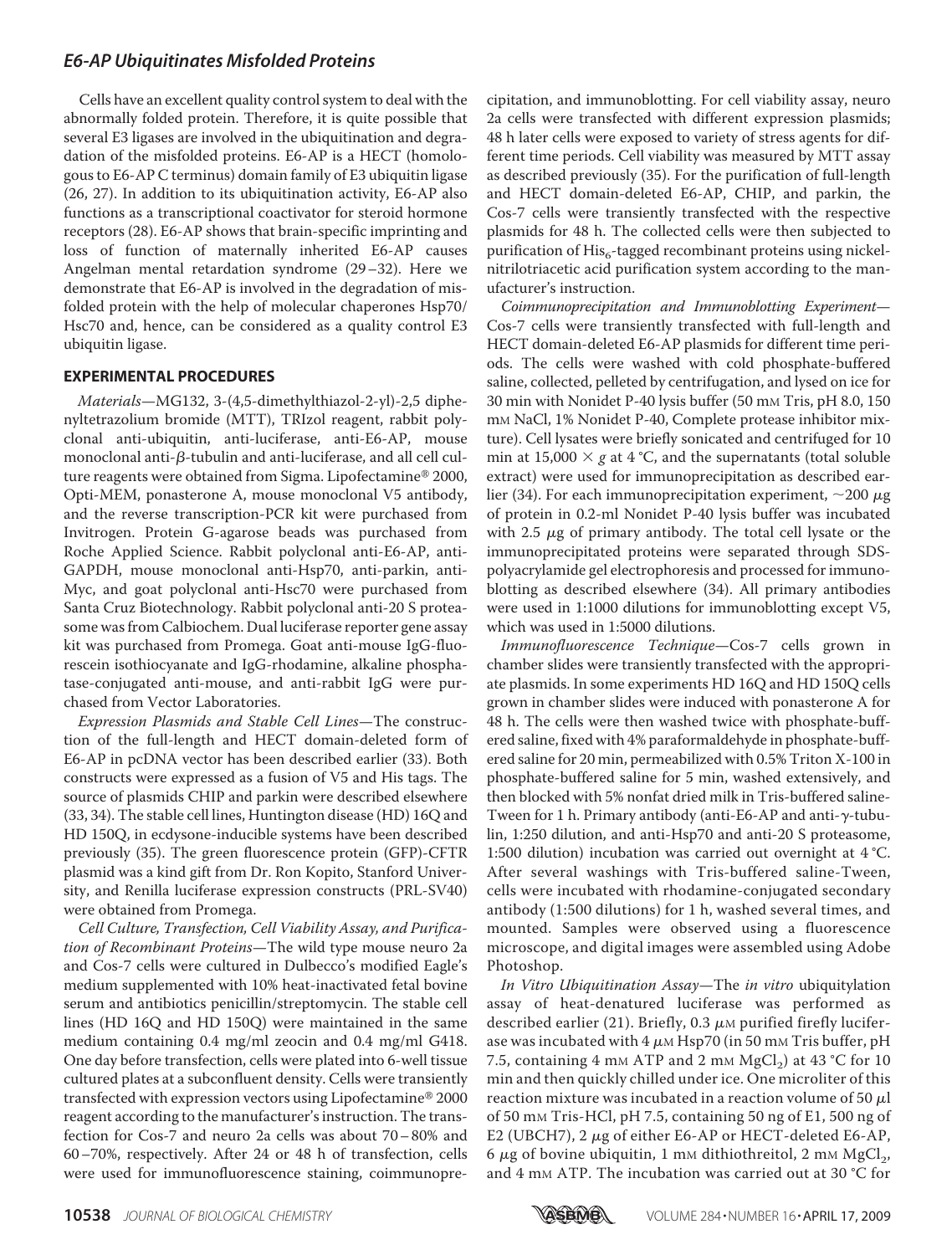

FIGURE 1. Expression of E6-AP is increased under various stress conditions. A, neuro 2a cells were treated with H<sub>2</sub>O<sub>2</sub> (0.25 mm for 4 h), *β*-mercaptoethanol (5 mm for 4 h), tunicamycin (5 µg/ml for 6 h), and MG132 (5 µm for 6 h). The cell lysates were then prepared and processed for immunoblot analysis using E6-AP and GAPDH antibodies. *B*, dose-dependent effects of MG132 on E6-AP and Hsp70 protein levels. MG132 was exposed for 6 h. *C*, time-dependent effect of MG132 (10 µм) on E6-AP and Hsp70 protein levels. *D*, effect of heat stress (HS) on E6-AP levels. Cells were exposed to 45 ℃ for 30 min and then returned to the normal incubator for 2 h. *E*, *F*, *G*, and *H*, quantitation of the E6-AP band intensities as shown in *A*, *B*, *C*, and *D*, respectively, collected from three independent experiments using NIH image analysis software. Data were expressed as ratio of E6-AP or Hsp70 to GAPDH. Values are the means  $\pm$  S.D. of three independent experiments.  $*$ ,  $p < 0.05$  as compared with respective control. *Tuni*, tunicamycin; *BME*,  $\beta$ -mercaptoethanol.

2 h. The reaction was terminated by the addition of SDS sample buffer, boiled, and separated through 6% or 10% SDS-PAGE. Blots were probed with either ubiquitin or luciferase antibody.

Cell Culture Luciferase Assay—Cos-7 cells were transiently transfected with  $1 \mu$ g of Renilla luciferase expression plasmid along with 2  $\mu$ g of empty pcDNA3.1 and the full-length and HECT-deleted form of E6-AP plasmids for 24 h. Cells were either maintained in a normal  $\mathrm{CO}_2$  incubator or heat-stressed at 43 °C for 30 min and then returned to the normal  $\mathrm{CO}_2$  incubator for 1 h. In some experiments cells were treated with  $MG132$  (10  $\mu$ M) just before heat stress. Cells were then collected and assayed for luciferase activity according to the manufacturer's protocol.

Statistical Analysis—Statistical differences between groups were determined by one-way analysis of variance. The Student Newman-Keul's test was conducted to compare individual means where analysis of variance indicated statistical differences. The level of significance for all analysis was set at  $p <$ 0.05.

#### **RESULTS**

Expression of E6-AP Is Induced under a Variety of Stresses and Protects Stress-induced Cell Death—During our study on the role of E6-AP in degradation of polyglutamine protein, we surprisingly noticed that the expression of E6-AP was significantly increased in cells expressing expanded polyglutamine protein compared with normal repeats (36). The expanded polyglutamine proteins form intracellular aggregates and are known to generate endoplasmic reticula (ER) and oxidative stress. Therefore, we thought that the expression of E6-AP might be regulated by a variety of stresses. To test this hypothesis, we treated mouse neuro 2a cells with oxidative ( $\mathrm{H}_{2}\mathrm{O}_{2}$ ), ER

 $(\beta$ -mercaptoethanol and tunicamycin), and proteasomal (MG132) stress agents and then checked mRNA and protein levels of E6-AP.We found that the mRNA (supplemental Fig. 1) and protein levels (Fig. 1A) of E6-AP were significantly increased in response to ER and proteasomal stress. The oxidative and heat stress also increased the mRNA and protein levels of E6-AP but comparatively lower ER and proteasomal stress (Fig. 1, A and D). E6-AP protein levels increased dose- and time-dependently in response to proteasome inhibitor, MG132 (Fig. 1, B and C). The induction patterns of E6-AP were very similar to that of Hsp70 in response to proteasomal inhibition or ER stress. However, the basal levels of E6-AP in the neuro 2a cells were comparatively much lower than Hsp70. When we analyzed the 5'-untranslated region of E6-AP gene, we surprisingly found several consensus heat shock factor 1 (HSF1) binding sequences (supplemental Fig. 1I). There are 6 consensus HSF1 binding sequences that have 100% homology with Drosophila and yeast HSF1.

The increased expression of E6-AP in response to a variety of stresses could be a survival response of the cell from the deleterious effects of stress. To confirm this possibility, we transiently transfected full-length and HECT domain-deleted forms of E6-AP into the neuro 2a cells for 48 h and then exposed to a variety of stresses for different time periods. The exposure of cells with oxidative  $(\mathrm{H_2O_2})$  and ER stress (thapsigargin and tunicamycin) agents caused reduction in cell viability (Fig. 2). The overexpression of E6-AP significantly protected the ER stress-induced cell death (Fig. 2). E6-AP also protected oxidative stress-induced cell death to some extent but was not statistically significant. The deletion of HECT domain of E6-AP partially reduced the protective effect, which could be because of the loss of ligase function or decreased stability of E6-AP.

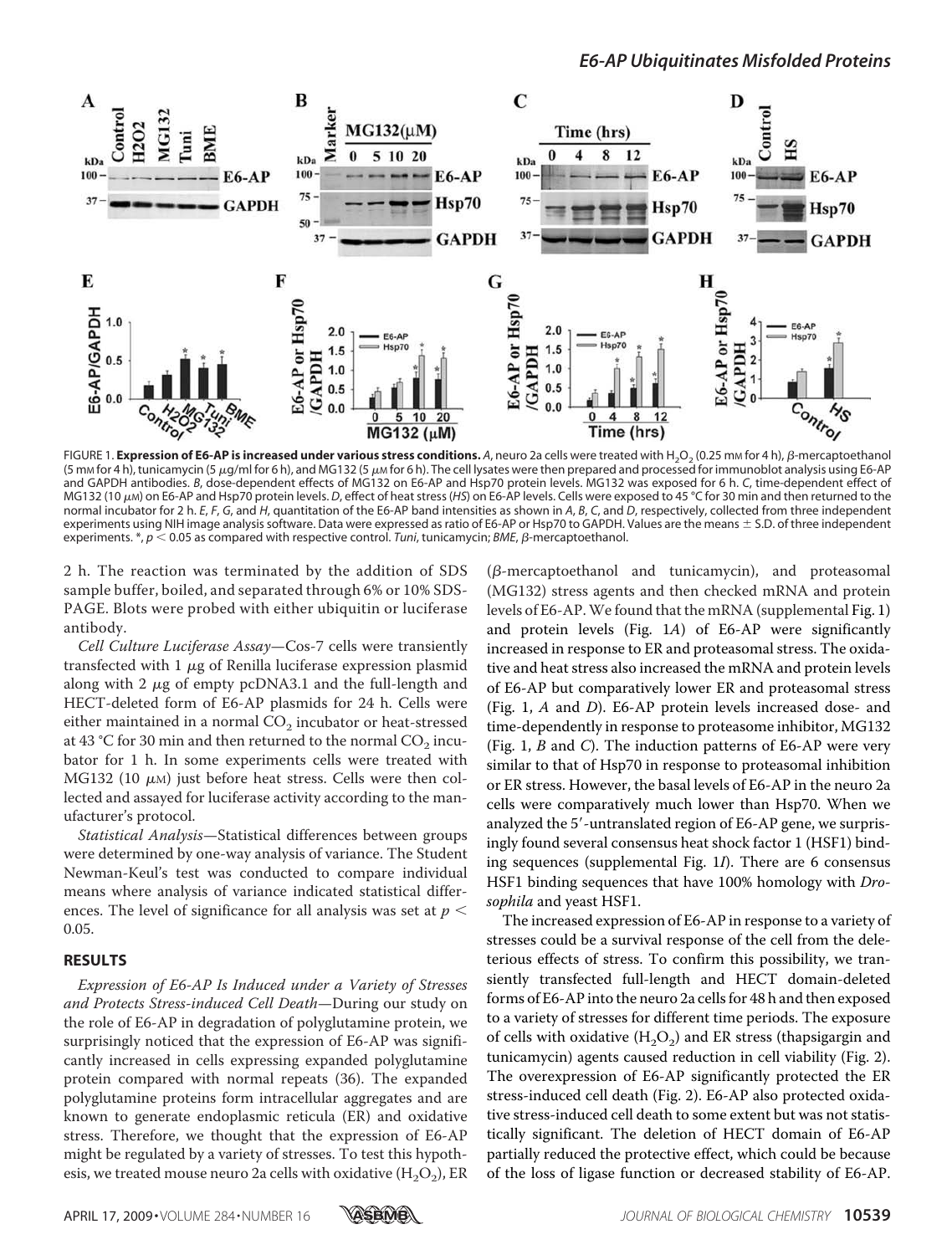

FIGURE 2. **E6-AP protects various stress-induced cell death.** neuro 2a cells were transiently transfected with either empty pcDNA vector or full-length and HECT-deleted (*Del*) forms of E6-AP (0.5 μg each/well of 24-well tissue culture plate). After 48 h, cells were treated with 0.5 mm H<sub>2</sub>O<sub>2</sub> for 6 h (A), 5  $\mu$ g/ml thapsigargin for 6 h (*B*), and 10  $\mu$ g/ml tunicamycin (*C*) for 10 h. Cell viability was measured by MTT assay. Values are the means  $\pm$ S.D. of three independent experiments, each performed in triplicate.  $*, p < 0.05$  as compared with empty pcDNA-transfected experiment.  $**$ ,  $p < 0.05$  as compared with the tunicamycin- or thapsigargin-treated experiment. *D* and *E*, expression of the full-length and HECT-deleted form of E6-AP after 48 h of transfection. V5 antibody was used to detect the overexpressed protein both in immunoblotting (*D*) and immunofluorescence staining (*E*). Transfection efficiency was about 60 –70%. *Lanes 1*, *2*, and *3* represent empty pcDNA, E6-AP, and HECT domain-deleted construct-transfected samples, respectively. *Thapsi*, thapsigargin; *Tuni*, tunicamycin.  $Scale$   $bar$  in  $E$ , 30  $\mu$ m.

Fig. 2, D and E, shows the expression of the full-length and HECT-deleted form of E6-AP after 2 days of transfection.

E6-AP Interacts with Hsp70/Hsc70—Because the expression of E6-AP is induced along with Hsp70 in response to a variety of stresses, we presumed that E6-AP might work in cooperation with Hsp70 to protect cell death. Therefore, we studied the interaction of E6-AP with Hsp70. We used Cos-7 cells for this purpose because these cells express very high level of endogenous Hsp70. Cos-7 cell lysates were coimmunoprecipitated with E6-AP and GAPDH antibody, and the blots were probed with E6-AP, Hsp70, and GAPDH antibodies. Fig. 3A showed that the Hsp70 was indeed specifically pulled down by E6-AP antibody. Similarly, E6-AP was also specifically coimmunoprecipitated with Hsp70 antibody (Fig. 3B). The Hsp70/Hsc70 contains N-terminal ATPase domain and C-proximal substrate binding domains. Therefore, we analyzed the domain of Hsc70 that interacts with E6-AP. The full-length and various domains of Hsc70 were transiently transfected into the Cos-7 cells for 24 h, and cell lysates were made and processed for coimmunoprecipitation using E6-AP antibody. Blots were detected with V5 and E6-AP antibodies. As shown in Fig. 3C, the full-length and substrate binding domain of Hsc70 were coimmunoprecipitated along with E6-AP. Our finding suggests that E6-AP interacts with the substrate binding domain of Hsc70. Next, we tried to identify the domain of E6-AP that interacts with the substrate binding domain of Hsc70. The Cos-7 cells were transfected with full-length and HECTdeleted constructs of E6-AP, the cell lysates were coimmunoprecipitated with Hsc70 antibody, and the blots were detected with V5 and Hsc70 antibodies. Fig. 3D showed that fulllength and HECT-deleted forms of E6-AP were coimmunoprecipitated by Hsc70. Our results suggest that N-terminal domain of E6-AP interacts with the substrate binding domain of Hsp70/Hsc70.

E6-AP Redistributes to Microtubule-organizing Center (MTOC) in Response to Proteasomal Inhibition— Because E6-AP interacts with Hsp70, we further studied the localization of both E6-AP and Hsp70 in Cos-7 cells before and after various stresses. In normal cells E6-AP was localized both in cytoplasmic and

nuclear compartment and partially co-localized with Hsp70 (Fig. 4A). Treatment with proteasome inhibitor caused accumulation of E6-AP into a distinct perinuclear region as well as specific nuclear structures (Fig. 4A). A similar pattern of relocalization was also observed in the case of Hsp70. Exposure of heat stress did not show accumulation of Hsp70 or E6-AP into the perinuclear region. However, the E6-AP and Hsp70 levels were increased upon heat stress and were highly concentrated in the nucleus (data not shown). Treatment of ER stress agent, tunicamycin, also did not alter the overall localization pattern of E6-AP (data not shown). To further pinpoint the perinuclear region, we performed an immunofluorescence co-localization study of E6-AP with  $\gamma$ -tubulin. The  $\gamma$ -tubulin is the marker for

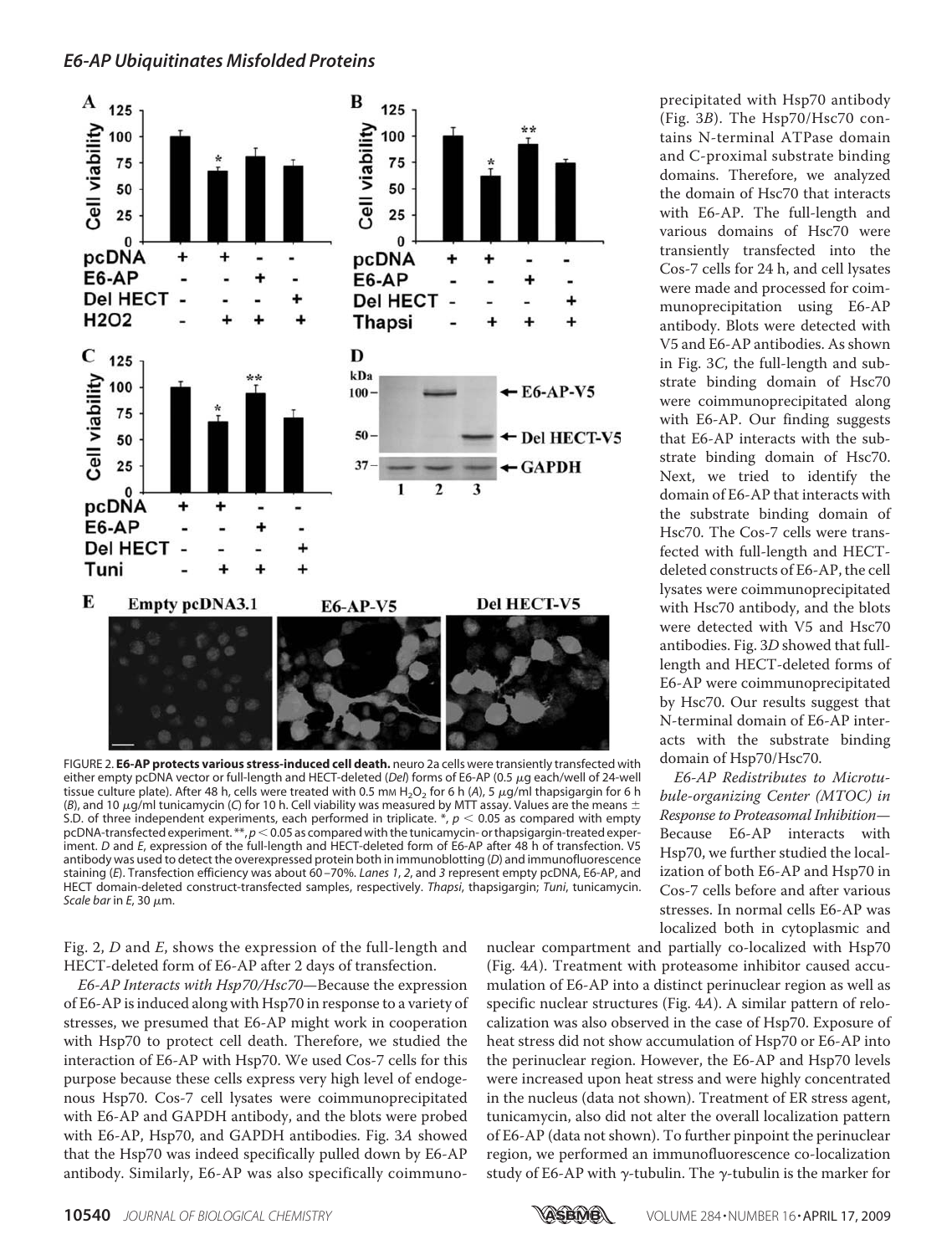

FIGURE 3. **Interaction of E6-AP with Hsp70.** *A*, Cos-7 cell lysates were coimmunoprecipitated (*IP*) with E6-AP and GAPDH antibody, and blots were detected with E6-AP, Hsp70, and GAPDH antibodies. *B*, cell lysates were coimmunoprecipitated with Hsp70 and GAPDH antibody, and blots were probed with Hsp70, E6-AP, and GAPDH antibodies. *C*, Cos-7 cells were transiently transfected with full-length, ATPase, and substrate binding domain of Hsc70. Twenty-four hours later cells were collected and subjected to coimmunoprecipitation using E6-AP antibody. Blots were probed with V5 and E6-AP antibodies. *NTD*, N-terminal domain; *SBD*, substrate binding domain. *D*, cells were transfected with full-length and HECT domain-deleted constructs of E6-AP for 24 h. Cell lysates were coimmunoprecipitated with Hsc70 antibody, and blots were detected with V5 and Hsc70 antibodies.

MTOC, where the majority of cytoplasmic misfolded proteins are degraded. We observed that E6-AP was redistributed around the  $\gamma$ -tubulin-positive MTOC in response to proteasome inhibition (Fig. 4B). The treatment of nocodazole prevented the accumulation of E6-AP around MTOC, suggesting further the involvement of microtubule in this recruitment processes (Fig. 4B).

E6-AP Recruits to Aggresomes Formed by CFTR and Expanded Polyglutamine Proteins—Now it is clear that inhibition of cellular proteasome function results in accumulation of E6-AP around MTOC similar to Hsp70. The re-distribution of E6-AP to MTOC suggests that E6-AP might be involved in the degradation of cytoplasmic misfolded proteins. To confirm that, we used a model protein, called CFTR, that is very well known to form aggresomes in response to proteasome inhibition (37). The Cos-7 cells were transiently transfected with GFP-CFTR plasmid, treated with MG132, and then subjected to the immunofluorescence staining of E6-AP. The treatment of MG132 resulted in the formation of distinct perinuclear GFP-CFTR aggresomes that were co-localized with  $\gamma$ -tubulin and Hsp70 (supplemental Fig. 2). E6-AP was also clearly recruited to these aggresomes (Fig. 5A). These GFP-CFTR aggresomes also co-localized with 20 S proteasome components (Fig. 5A). Next, we checked the recruitment of E6-AP to the expanded polyglutamine protein aggregates. The expanded polyglutamine proteins are also known to form aggresomes.

The HD 16Q and HD 150Q cells lines were induced with ponasterone A for 48 h and then subjected to immunofluorescence staining of E6-AP. The induction of ponasterone A to HD 16Q cells caused expression of normal repeat-containing tNhtt-16Q-GFP proteins, which was localized into the cytoplasm (Fig. 5B). HD 150Q cells expressed expanded polyglutamine protein, which often formed perinuclear aggregates. The immunofluorescence staining clearly showed the co-localization of E6-AP with the polyglutamine aggregates (Fig. 5B). Recently we showed that E6-AP induced ubiquitination of expanded polyglutamine protein and promotes their degradation by proteasome (36).

E6-AP Induces Ubiquitination and Degradation of Misfolded Luciferases That Are Bound with Hsp70—The recruitment of E6-AP to aggresomes in response to proteasome impairment indicates that E6-AP is possibly involved in the degradation of misfolded proteins with the help of Hsp70/Hsc70 chaperones. To directly demonstrate the role of E6-AP in the ubiquitination

of chaperone bound substrates, we used a fully reconstituted in vitro ubiquitination assay system where thermally denatured luciferase was used as substrate. E6-AP was incubated at 30 °C for 2 h with E1, E2 (UBCH7), ubiquitin, ATP, and firefly luciferase that has been pretreated with Hsp70 at 43 °C for 10 min. As shown in Fig. 6A, E6-AP caused a time-dependent increase in the ubiquitination of the heat denatured luciferase that were captured by Hsp70. The deletion of HECT domain of E6-AP completely blocked the ubiquitination of thermally denatured luciferase (Fig.  $6$ ,  $B$  and  $F$ ). The ubiquitination of the denatured luciferase also required ATP and Hsp70 (Fig. 6, C, D, G, and H). Next we compared the effect of various E3 ligases on the ubiquitination of denatured luciferase. CHIP was found to be more efficient than E6-AP in the ubiquitination of misfolded luciferase (Fig.  $6$ ,  $E$  and  $I$ ). Parkin had no effect on the ubiquitination of denatured luciferase. We have also studied the degradation of misfolded luciferase in E6-AP-overexpressed cells. The Cos-7 cells were transfected with Renilla luciferase expression construct along with either full-length or HECT domain-deleted plasmids. Twenty-four hours later cells were exposed to heat stress at 43 °C for 30 min and then returned to the incubator for 1 h. In some experiments cells were treated with 10  $\mu$ MMG132 just before heat stress. Cells were then collected and processed for luciferase activity assay. As shown in the Fig. 7, overexpression of E6-AP led to the rapid degradation of heat-denatured luciferase, which can be prevented upon the addition of

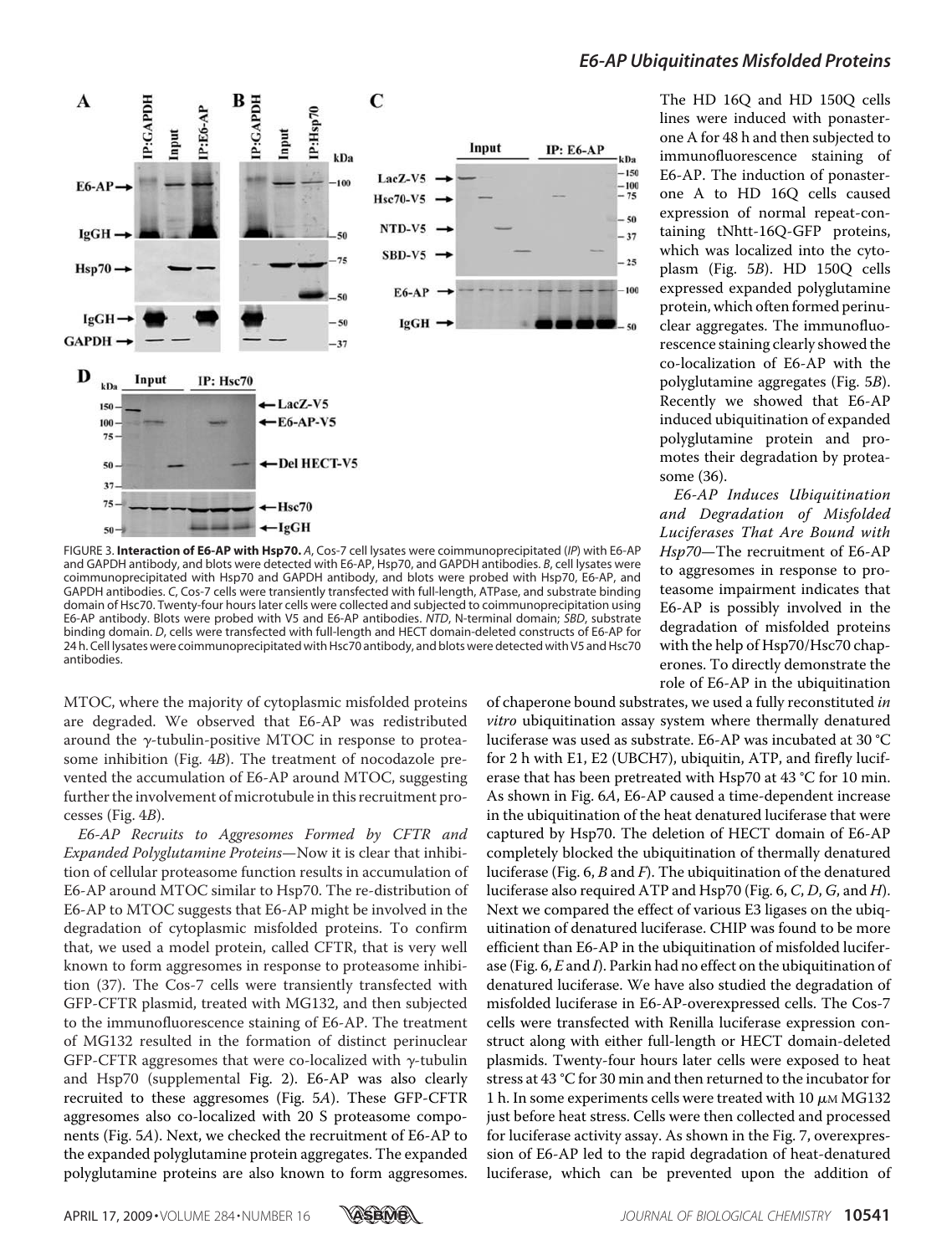

FIGURE 4. **E6-AP redistributes to aggresomes in response to proteasome inhibition.** *A*, Cos-7 cells were platted onto 2-well chamber slides, and on the following day cells were treated with proteasome inhibitor MG132 (10  $\mu$ м) for 8 h. The cells were then subjected to double immunofluorescence staining using Hsp70 and E6-AP antibody. Fluorescein isothiocyanate-conjugated secondary antibody was used to label Hsp70, and rhodamine-conjugated secondary antibody was used to stain E6-AP. Nuclei were stained with 4',6diamidino-2-phenylindole (*DAPI*). The *arrow* indicates redistribution of E6-AP and Hsp70 around MTOC. *B*, Cos-7 cells were platted and treated with MG132 in the similar manner as described in *A*. In some experiments cells were treated with nocodazole (10  $\mu$ m) along with MG132. Cells were then processed for double immunofluorescence staining with E6-AP and  $\gamma$ -tubulin. Fluorescein isothiocyanate-conjugated secondary antibody was used to label E6-AP and rhodamine-conjugated secondary antibody was used to stain  $\gamma$ -tubulin. Nuclei were stained with 4',6-diamidino-2-phenylindole. The arrow indicates the localization of E6-AP to aggresome. *Scale bar*, 20 μm.

MG132. Deletion of HECT domain of E6-AP not only blocked the degradation of denatured luciferase but also probably increased its refolding. The partial protection of cell death by the HECT-deleted form of E6-AP against various stresses demonstrated in Fig. 2 also could be because of the increased refolding of various cellular proteins. How the HECT domain-deleted form of E6-AP increases the refolding of denatured luciferase is not clear at present. The HECT-deleted form of E6-AP could potentially modulate their chaperone activity of Hsp70/Hsc70 because it is capable of interacting with Hsp70/Hsc70 (demonstrated in Fig. 2).

#### **DISCUSSION**

Although we know that cells have a very efficient quality control system, the molecular mechanism through which proteolytic machinery UPS recognizes abnormal proteins is not well understood. Emerging evidence now suggests that some



FIGURE 5. **E6-AP recruits to aggresomes formed by CFTR and expanded polyglutamine proteins.** *A*, Cos-7 cells were platted onto 2-well chamber slides and transfected with GFP-CFTR plasmid. 36 h post-transfection cells were treated with MG132 (10  $\mu$ m) for 8 h. The cells were then subjected to immunofluorescence staining using E6-AP and 20 S proteasome antibodies. Rhodamine-conjugated secondary antibody was used to stain E6-AP and 20 S proteasome. The *arrow* indicates the localization of E6-AP and 20 S proteasome to GFP-CFTR aggresome. *B*, the HD 16Q and HD 150Q cells were plated into 2-well chamber slide. Cell were induced with 1  $\mu$ m ponasterone A for 48 h and processed for immunofluorescence staining using E6-AP antibody. Rhodamine-conjugated secondary antibody was used to stain the E6-AP. Nuclei were stained with 4'.6-diamidino-2-phenylindole (*DAPI*). The *arrow* indicates the recruitment of E6-AP to mutant huntingtin aggregates. *Scale bar*, 20  $\mu$ m.

molecular chaperones directly communicate with UPS by recruiting E3 ubiquitin ligases. Considering the efficiency of the cellular quality control system, it is expected that there might be several such E3 ligases, which can be classified as quality control E3 ligases. Here we have demonstrated the identification of one such quality control E3 ligase known as E6-AP. E6-AP is a HECT domain family E3 ligase, and its loss of function causes Angelman mental retardation syndrome (26–31).

First we have shown that the expression of E6-AP is dramatically induced under various stress conditions. The induction pattern of E6-AP looks very similar to Hsp70 in a variety of stressed cells. Exposure of stress would result in a massive buildup of misfolded and damaged proteins, and the cells would try to cope with such a situation. The induction of E6-AP could be an adaptive response similar to Hsp70. The increased levels of E6-AP might try to protect cells by enhancing the degrada-

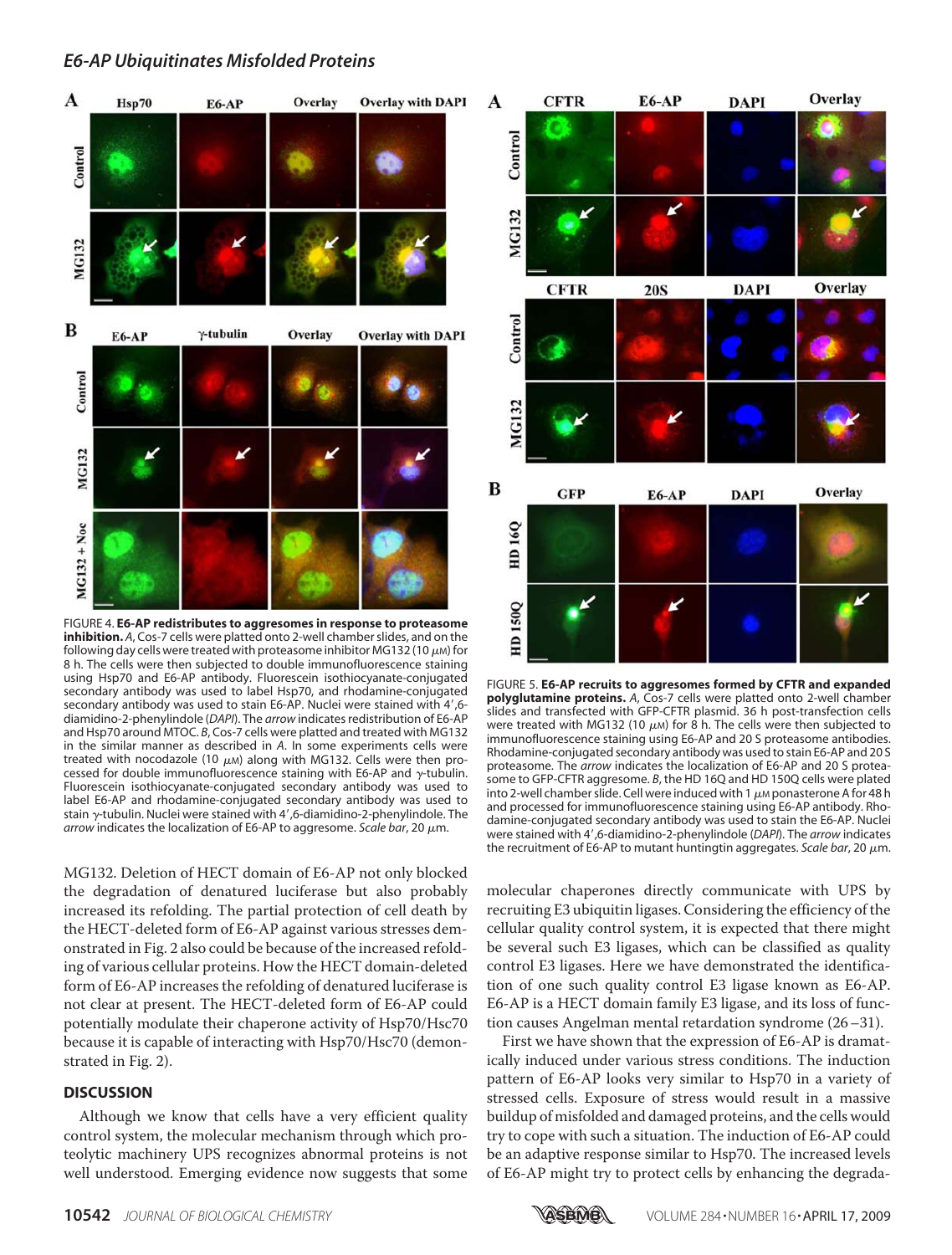

FIGURE 6. **E6-AP ubiquitinates heat-denaturedluciferase bound by Hsp70.**The firefly luciferase was thermally denatured at 43 °C for 10 min along with Hsp70 and then quickly chilled under ice. The ubiquitination assay of luciferase was then carried out in the presence of E6-AP along with E1 and E2 (UBCH7) at 43 °C for different time periods as described under "Experimental Procedures." The effect of HECT domain of E6-AP (*B* and *F*), ATP (*C* and*G*), Hsp70 (*D* and *H*), and various ubiquitin ligases (*E* and *I*) on ubiquitination of denatured luciferase was carried out at 43 °C for 2 h. *A–E*, blots were detected with ubiquitin antibody. *F*–*I*, blots were detected with luciferase antibody. *J*, immunoblot analysis of the input of E6-AP, CHIP, and parkin that were used in the ubiquitination reaction in either *E* or *I*. E6-AP, CHIP, and parkin were detected by V5, Myc, and parkin antibodies, respectively.

tion of misfolded proteins. In fact, we have observed that overexpression of E6-AP protects various stress-induced cell death. The 5'-untranslated region of E6-AP also consists of several

around MTOC by active minus end-directed transport of misfolded proteins through microtubules. The disruption of microtubular network prevents the formation of aggresomes. It

# *E6-AP Ubiquitinates Misfolded Proteins*

heat shock factor 1 consensus binding sites, which further support our findings. Several other E3 ligases, like parkin and CHIP, also induced under various stresses and protect these stress-induced cell deaths (38, 39).

But how E6-AP could recognize the misfolded proteins? The interaction of E6-AP with Hsp70 might provide the clue. We have observed that the N-terminal region of E6-AP interacts with the C-proximal substrate binding domain of Hsp70/ Hsc70, which suggests that E6-AP probably targets Hsp70/Hsc70 bound misfolded substrates for proteasomal degradation. Several co-chaperones and E3 ligases have been shown to interact with the C-proximal substrate binding domain of Hsp70/Hsc70 and regulate their chaperone activity (40). The bindings of E3 ligase CHIP with the C terminus of Hsp70/Hsc70 can stall the folding of Hsp70/Hsc70 bound proteins and at the same time induce the ubiquitination of chaperone-bound proteins for proteasomal degradation (15, 17, 18, 21). However, the functional significance of the interaction of E6-AP with Hsp70 is not clear. It is possible that E6-AP might function in a manner similar to CHIP. The E3 ligases possibly compete with other co-chaperones for the same binding sites in Hsp70/Hsc70, and the critical concentration of all these molecules in a particular conditions might dictate whether a Hsp70/ Hsc70-bound misfolded protein will be refolded or ubiquitinated for proteasomal degradation.

To characterize the functional significance of the interaction of E6-AP with the Hsp70/Hsc70, we performed a series of experiments. Surprisingly, we have noticed that E6-AP redistributes to MTOC in response to inhibition of cellular proteasome function. E6-AP also recruits to aggresomes formed by CFTR and expanded polyglutamine proteins. Aggresomes are formed

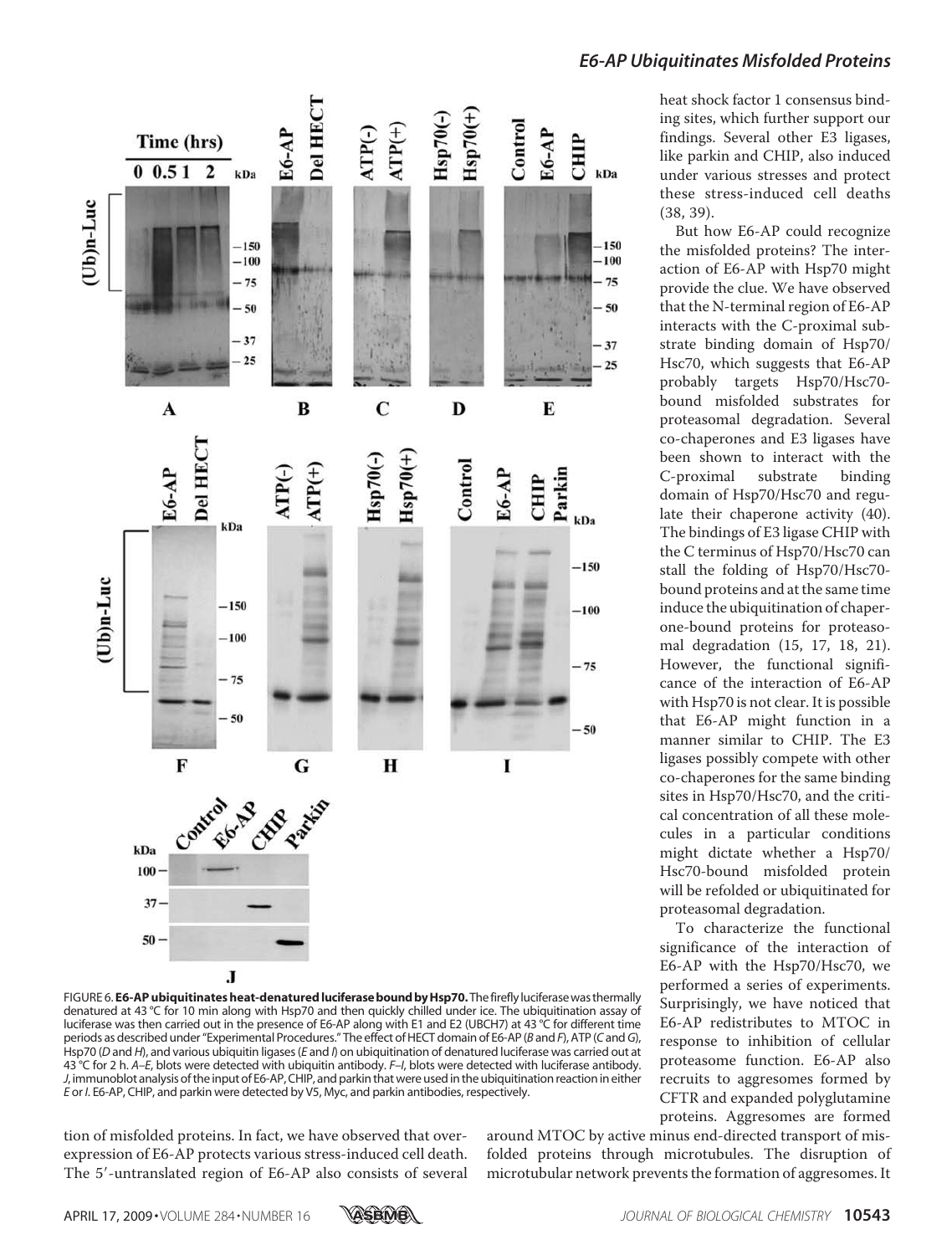

FIGURE 7. **E6-AP promotes degradation of misfolded luciferase.** Cos-7 cells were transfected with Renilla luciferase expression construct in the absence or presence of full-length and HECT domain-deleted forms of E6-AP as described under "Experimental Procedures." Twenty-four hours later cells were exposed to heat stress for 30 min at 43 °C and then returned to the incubator for 1 h. In some experiments cells were treated with 10  $\mu$ м MG132 just before heat stress. Cells were then collected and processed for luciferase activity assay. Values were normalized as per  $\mu$ g of protein and expressed as percent control. Values are the means  $\pm$  S.D. of three independent experiments.  $*, p < 0.05$  as compared with heat-stressed empty pcDNA-transfected group.

has been clearly demonstrated that aggresome formation is a general response of cells to proteasome dysfunction (37, 41, 42). Aggresomes are also highly enriched with molecular chaperones, ubiquitin, and proteasome components (41, 42). The recruitment of E6-AP to MTOC or aggresomes in response to proteasome inhibition could be a desperate attempt of the cells to degrade misfolded and aggregated proteins, and all this clearly suggests that E6-AP is involved in the ubiquitination of misfolded protein for proteasomal degradation. The well known quality control E3 ligase CHIP also has been demonstrated to redistribute and co-localize with aggresomes and degrades variety of misfolded proteins (20, 34, 43). Although the E3 ligase, parkin, has been shown to co-localize with aggresomes, it has not been convincingly shown to degrade misfolded proteins (44, 45). Because overexpressed parkin is very prone to misfold, it can re-locate around MTOC and form its own aggresomes during proteasome inhibition. We have also observed that inhibition of proteasome function sometimes causes recruitment of E6-AP into a discrete nuclear structure. These structures are also highly enriched with Hsp70. We do not know the identity of these structures. These structures might be produced as a part of general cellular response to proteasome inhibition. The recruitment of E6-AP to these structures tempted us to suggest that E6-AP might be involved in the degradation of nuclear misfolded protein. These aspects of E6-AP need further investigation.

Finally we have shown that E6-AP directly ubiquitinates the heat-denatured luciferase that is captured by Hsp70. In Cos-7 cells, overexpression of E6-AP also degrades luciferases that are misfolded upon thermal stress. These finding clearly indicate that the Hsp70-bound misfolded proteins are ubiquitinated by

E6-AP for proteasomal degradation. The effect of E6-AP on ubiquitination of misfolded luciferase is comparable with CHIP, which has been demonstrated earlier (21). Interestingly, parkin was unable to ubiquitinate the misfolded luciferase in a similar ubiquitination assay.

Growing evidence suggest that the quality control E3 ligase, CHIP, plays a vital role in the biology of neurodegenerative disorders involving protein misfolding. The CHIP has been shown to reduce the aggregation and cell death mediated by mutant SOD1,  $\alpha$ -synuclein, tau, and polyglutamine proteins  $(24, 34, 43, 46 - 49)$ . The HD transgenic mice that are deficient in CHIP display an accelerated disease phenotype, whereas a higher level of expression of CHIP in the spinal and bulbar muscular atrophy transgenic mice model ameliorate disease phenotype by enhancing the degradation of polyglutamine-expanded androgen receptor (50, 51). Because E6-AP functions as a quality control ligase, it could be implicated in the biology of neurodegenerative disorders involving protein misfolding and aggregation. In fact, recently we have shown that E6-AP suppresses aggregation and toxicity of polyglutamine disease proteins by promoting their ubiquitination and degradation (36). On the contrary, our findings also indicate that the defect in the cellular quality control system might be involved, at least in part, in the pathogenesis of Angelman syndrome. Altogether, our studies provide evidence that E6-AP promotes ubiquitination of Hsp70/Hsc70 chaperone-bound proteins for proteasomal degradation and, hence, can be regarded as a quality control E3 ligase. The expression of E6-AP is also induced in response to a variety of stressful conditions and protects stressinduced cell death.

Acknowledgments—We thank D. Narender and M. Singh for technical assistance.

#### **REFERENCES**

- 1. Frydman, J. (2001) Annu. Rev. Biochem. **70,** 603–647
- 2. Hartl, F. U., and Hayer-Hartl, M. (2002) Science **295,** 1852–1858
- 3. Bukau, B., Weissman, J., and Horwich, A. (2006) Cell **125,** 443–451
- 4. McClellan, A. J., Tam, S., Kaganovich, D., and Frydman, J. (2005) Nat. Cell Biol. **7,** 736–741
- 5. Hebert, D. N., and Molinari, M. (2007) Physiol. Rev. **87,** 1377–1408
- 6. Scott, M. D., and Frydman, J. (2003) Methods Mol. Biol. **232,** 67–76
- 7. Muchowski, P. J., and Wacker, J. L. (2005) Nat. Rev. Neurosci. **6,** 11–22
- 8. Morimoto, R. I. (2008) Genes Dev. **22,** 1427–1438
- 9. Lansbury, P. T., and Lashuel, H. A. (2006) Nature **443,** 774–779
- 10. Bence, N. F., Sampat, R. M., and Kopito, R. R. (2001) Science **292,** 1552–1555
- 11. Glickman, M. H., and Ciechanover, A. (2002) Physiol. Rev. **82,** 373–428
- 12. Pickart, C. M. (2001) Annu. Rev. Biochem. **70,** 503–533
- 13. Bercovich, B., Stancovski, I., Mayer, A., Blumenfeld, N., Laszlo, A., Schwartz, A.L., and Ciechanover, A. (1997) J. Biol. Chem. **272,** 9002–9010
- 14. Lee, D. H., Sherman, M. Y., and Goldberg, A. L. (1996) Mol. Cell. Biol. **16,** 4773–4781
- 15. McDonough, H., and Patterson, C. (2003) Cell Stress Chaperones **8,** 303–308
- 16. Imai, Y., Soda, M., Hatakeyama, S., Akagi, T., Hashikawa, T., Nakayama, K. I., and Takahashi, R. (2002) Mol. Cell **10,** 55–67
- 17. Ballinger, C. A., Connell, P., Wu, Y., Hu, Z., Thompson, L. J., Yin, L. Y., and Patterson, C. (1999) Mol. Cell. Biol. **19,** 4535–4545
- 18. Jiang, J., Ballinger, C. A., Wu, Y., Dai, Q., Cyr, D. M., Hohfeld, J., and Patterson, C. (2001) J. Biol. Chem. **276,** 42938–42944